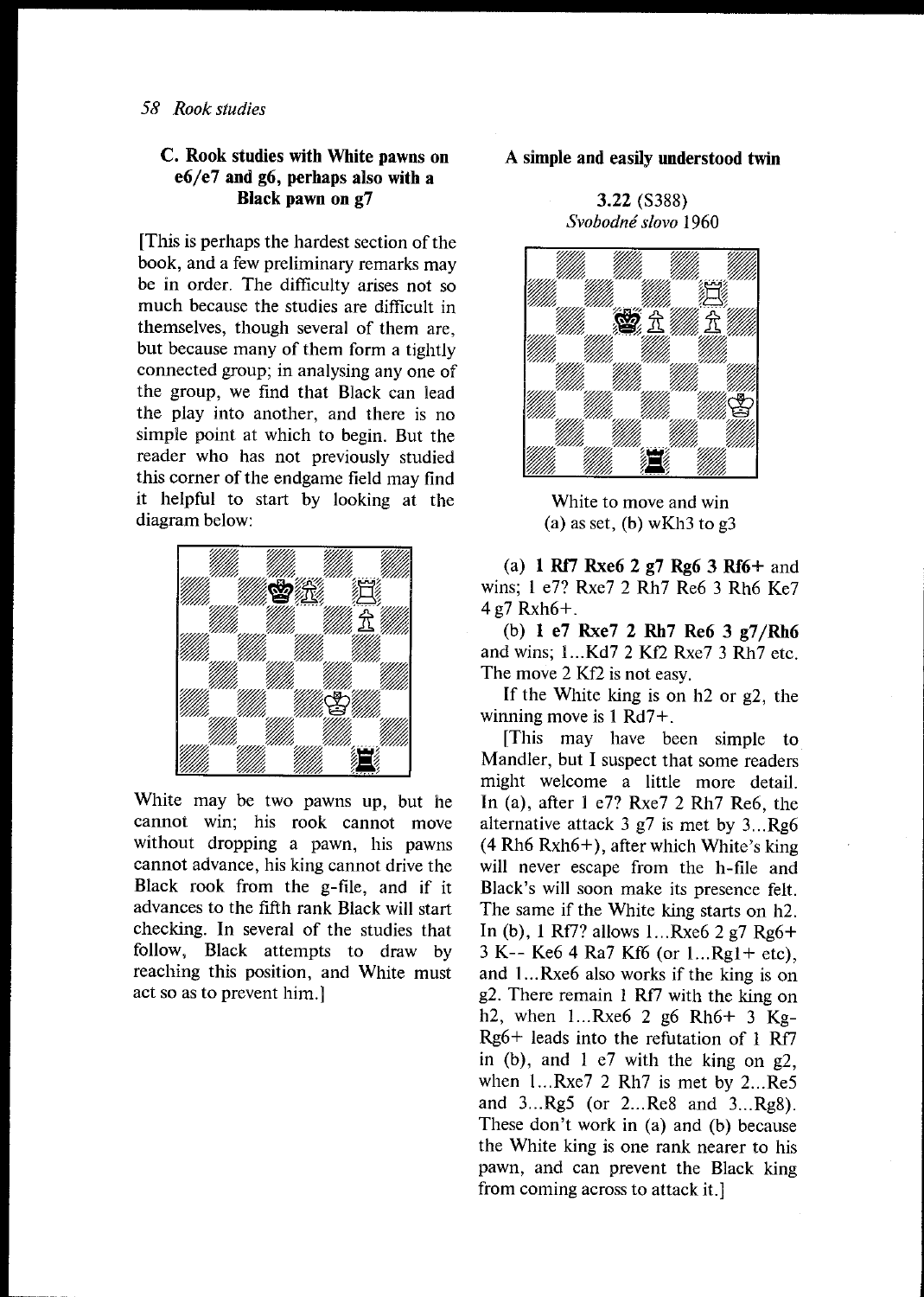# The other side of the coin

3.23 (S389) Svobodné slovo 1960



Black to move and draw (a) as set, (b) wKh3 to  $g3$ 

(a) l...Rxe7 2 Rh7 Re6 3 Rh6 Ke7 4 97 Rxh6+; 1...Ke6? 2 Rh7 Kf6 3 g7. (b) l...Ke6 2 Rh7 Kf6 3 g7 Rg8 4 Rh8 RxgT+; l...Rxe7? 2 Rh7 Re6 3 Rh<sub>6</sub>.

# A twin derived from the above

3.24 (S390) Československý šach 1950



White to move and win (a) as set, (b)  $wKg2$  to h2

(a) 1 Kf3 Rxe7 2 Rh7 Re6 3 g7 Rg6 4 Rh6 Rxh6 5 g8Q and wins. The attempt to apply the solution of (b) fails: 1 Rh7 Rg8 2 Rf7 Rxg6+. Most of the ingenuity lies in the refutation of the tries

I Kg3 and l Kh3, which we have already seen in the previous diagram.

(b) 1  $Rh7$  (threat 2  $g7$  followed by 3 Rh8)  $Rg8$  2 Rf7 (threats 3 g7 and 3 Rf8) and wins.

[The computer appears to suggest that 1 Rh7 is not refuted by  $1...Rg8$  in (a), but the only winning continuation is  $2 \text{ Re}7$ . after which 2...Re8 repeats the initial position. There is in any case another refutation in 1...Kd7. This fails in (b) because it does nothing about the threat of 2 g7 and 3 Rh8, but in (a) we have 2 g7 Rg8 3 RhS RxgT+ and Black has time to take the e-pawn as well.]

#### Intricate tempo play

\*3.25 (S391, RPl7)



White to move and win

The Black rook has plenty of freedom on the eighth rank. Out-tempoing it will not be easy, nor will recognizing when the tempo play starts and when it finishes.

The start is relatively simple. Black's threat of ...Rxe7 leaves White no alternative to I Rh7. Now the advance of the g-pawn is threatened, and Black's best reply is 1...Rg8. This creates a new Black threat, 2...Kd7 followed by the capture of a pawn. White cannot permit this, and so plays 2 Kc6. Now 2...Kf6 is met by 3 Rf7+ and 4 Rf8, while moves such as  $2...Ra8$  and  $2...Re8$  lose to  $3 \text{ g}7$ . This leaves Black nothing but 2...Rc8+,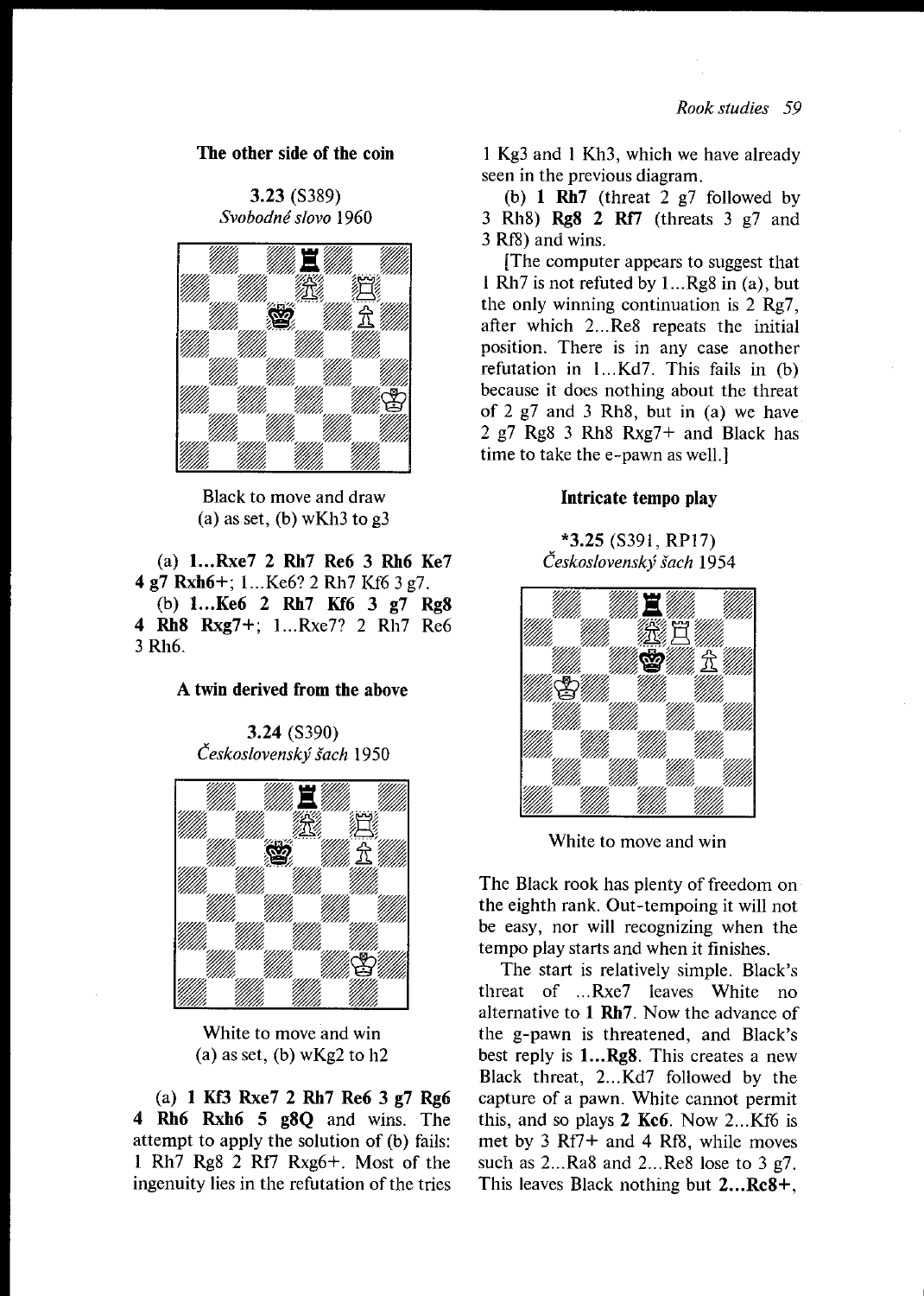and now the intricacy starts.

The most natural move is perhaps 3 Kb7. Black meets this by 3...Re8, taking advantage of the fact that the White king is open to check on the seventh rank. We have now reached a difficult position. It is the same as that after White's first move with these exceptions: the White king is on b7 instead of b5, and this time it is White's move. Before, we were threatening g7, and Black had to reply ...Rg8 to prevent it. Can we not play the same move now, 4 g7? The check 4...Rxe7+ won't help Black, as we see from the continuation 5 Kc6 Re8 6 Rh8. But Black plays 4...Rg8, and we see why the White king is badly placed: 5 Rh8 Rxg7 and the remaining pawn is pinned, or 5 e8Q+ Rxe8 6 Rh8  $Re7+$  and the check gains Black a crucial tempo.

So Black's move 3...Re8 is very strong, the more so because it threatens 4...Re7+ and if White tries 4 Kc6 Black can repeat moves by 4...Rc8+. At first the solver may be alarmed by this, but then he realises that White can play 4 Kc7 without fearing 4...Rxe7+, because the reply 5 Kd8 will win. But he will deceive himself if he thinks that this solves the study, because Black will simply decline to capture on e7; he will return his rook to 98, and White will not advance another step.

Here our solver may have an idea. What if in this position (wKc7, Rh7, bKe6, Rg8) it were Black's move? Black would have been outwitted in the tempo battle, and he would lose. True, 4...Kf6 cannot be met by 5 Rf7+ Ke6 6 Rf8 because of 6...Rg7 pinning, but White has 5 Kd7 Kxg6 6 Rh1 winning. 4...Re8 is met by 5 g7, with  $5...Rxe7+6$  Kd8/ Kc6 or 5...Rg8 6 Rh8 Rxg7 7 Kd8 Rxe7 8 Rh6+. 4...Ra8 likewise loses to  $5 g7$ .

This has taken us a major step forward. After I Rh7 Rg8 2 Kc6 Rc8+ we postpone putting the White king on the seventh rank, and play 3 Kb6.

We have just seen that  $3...Rg8$  is met by 4 Kc7 (which is clearly the most difficult manoeuvre in the study), while 3...Re8 allows 4 g7 as we saw at the start. There remains only 3...Rb8+, which lets White play 4 Kc5. Now  $4...Rg8$  is met by 5 Rf7 Re8 (we are now back at the starting position but with the White king on c5 instead of b5)  $6$  Kd4 Rxe7+ 7 Rxe7+ **Kxe7 8 Ke5** etc. If Black tries  $4...Rc8+$ then of course White again plays 5 Kd4.

[The computer also gives 3 Kb7 as winning, apparently in contradiction to what is stated above, but it is an excursion down a blind alley. The only winning reply to 3...Re8 is 4 Kb6, reinstating the threat of 5 g7 etc, after which  $5...Rb8+$ 6 Kc5 rejoins the normal main line.l

#### A voluntary return to prison

\*3.26 (5392, RPl9, version) Deutsche Schachzeitung 1962, version



White to move and win

For the moment. we can see neither prison nor prisoner.

Black threatens l...Rxe6 and 1...Rg5. Let us try I Rg7. l...Rxe6 still appears dangerous, but it leads to 2  $g$ 7 Rh6+  $3$  Kg4 Rg6+ 4 Kf5/Kh5 and White wins.

Relatively stronger is  $1...R25$  (2  $27$ ? Rs3+ 3 Kh4 Rg4+ 4 Kh5 Rg5+ 5 Kh6 Rg6+ 6 Kh7 Rh6+ 7 Kg8 Rh8+ and stalemate). After 2 Rg7! the White pawn is defended, but now we see what is meant by prisons and prisoners: the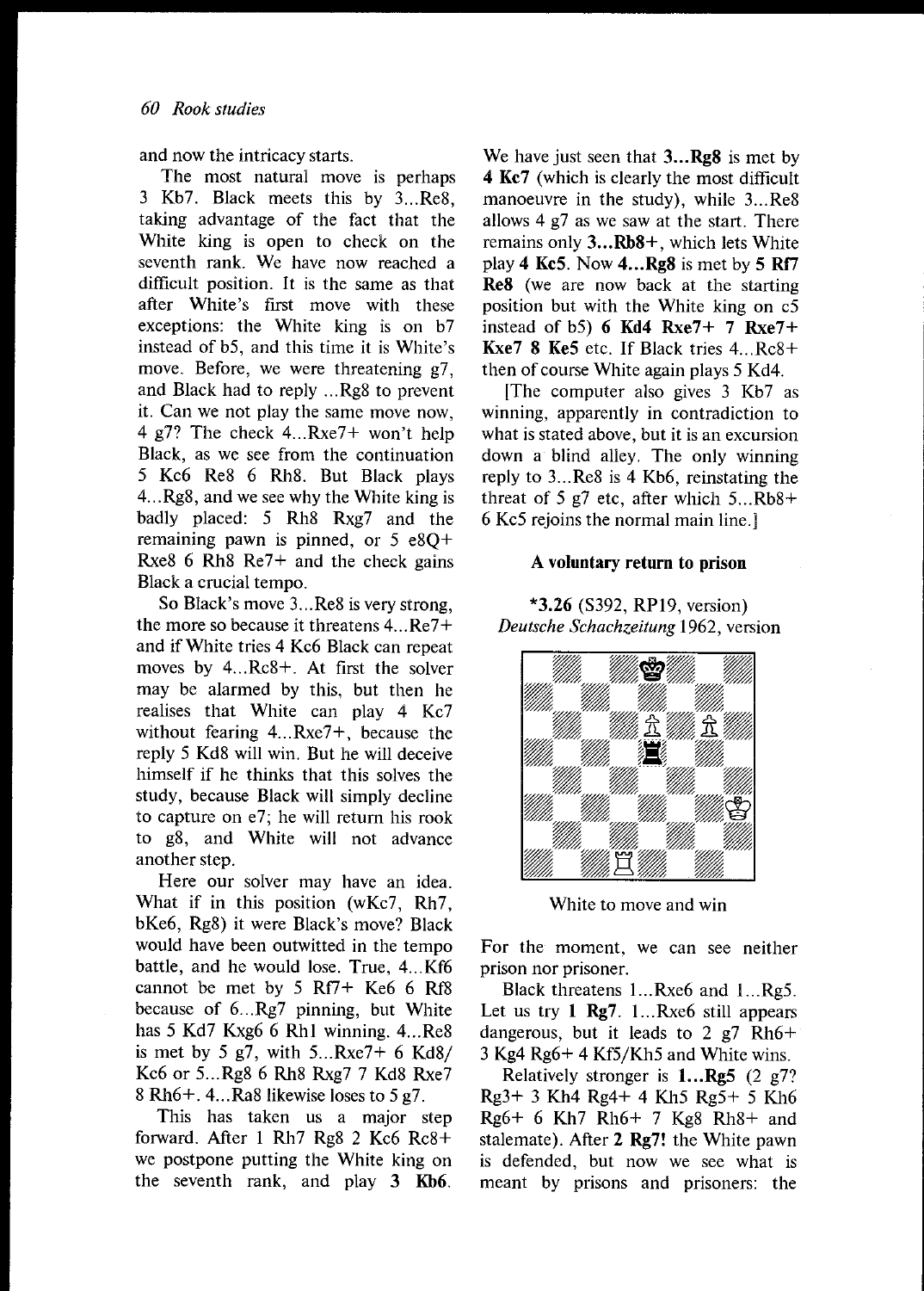White king is confined to the h-file. Will he be able to escape?

After 2...Rg1 3 Kh4 White threatens 4 Rg8+ Ke7 5 Kh5 followed by 5...Kf6 6  $Rf8+$  etc or 5... $Rh2+$  6  $Kg5$   $Rh1$ (6...Kxe6 7 Rf8) 7 Ra8 (threat 8 g7) Kxe6 8 Ra7/Rf8. The simple move 3...Rg2 will still allow this, so Black must give check:  $3...Rh1+$ . White's plan has succeeded, his king has escaped from his shackles, he finds himself on the broad plain of the chessboard, he is free. So why should he want voluntarily to return to his prison? We shall soon see.

Where can the king find refuge? The approaches to the seventh rank are blocked, and he will be able to escape the Black rook's checks only by coming down to the second rank. But he has the whole board at his disposal. Let is start by trying 4 Kg3. Surely this cannot be <sup>a</sup> mistake? But when we look more closely. we see that the White king has chosen the least favourable square on the whole board. Only by playing here does he allow the Black rook temporarily to relinquish control of the g-file. Black accordingly forces the draw: 4...Rel 5 Rg8+ (the White rook cannot leave the g-file on account of  $...Rgl+$ , and 5 e7 is hopeless) Ke7  $6 g7$  Rg1+ 7 Kf4 Kxe6.

White therefore plays  $4$  Kg $4$  (4 Kg $5$ would be an unnecessary waste of time), and now he can meet 4...Rel by 5 Rg8+ Ke7 6 Kg5.

But the situation which results from **4...Rg1+** is even more difficult. True, the choice seems easy enough at first sight. Three squares are available on the f-file. But we can reject the continuation 5 Kf4/Kf3 Rf1+ 6 Kg3 because we have already seen that g3 is a bad square, and 6 Ke3 is no better on account of  $\dots$ Re I + or  $...$ Rg1. This leaves the try 5 Kf3 Rf1+ 6 Kg2 (6 Ke2 Rgl is a draw). But alas, there follows 6...Rf6 7 e7 Rf5 and again the position is drawn.

So we see that free movement over the wide open spaces of the chessboard brings no benefit to the White king, and he returns to his prison by  $5$  Kh $3$ . This gives the same position as we had after Black's second move, but now it is Black himself who is to move and he has little choice. The rook must not quit the g-file without giving check (for example, 5...Rel 6 Ra7 and wins). The apparently threatening 5... $Rh1+$  is met by 6 Kg2 Rh5 7 Kf3 Rg5 8 Kfl Rgl 9 Rg8+ Ke7 l0 Kf5 etc, and 5...Rg5 is easily refuted (6 Kh4 Rgl  $7$  Rg $8+$ ).

Now it seems that the study is solved. But Black has a move which promises to deliver him from his precarious situation, namely 5...Kd8, because 6 Rd7+ Ke8 7 g7 will again allow him to save himself by perpetual check (6...Rg3+ 7 Kh4  $Rg4+etc$ ).

The correct continuation is 6 Kh4. As after his third move, White threatens Rg8+ followed by Kh5 etc. Hence 6...Rhl+, but now White can play 7 Kg3; with the Black king on d8, White need not fear 7...Rel (8 Rd7+ Ke8 9 Kf4 Rxe6 l0 g7). Black has however other options, 7...Ke8 and 7...Rgl+. 7...Ke8 can be met by 8 Kg2 giving the same position as after  $5...Rh1+6Kg2$ , and the move which puts the greatest difliculties in White's way is 7...Rgl+. Play continues  $8$  Kf2 Rg5  $9$  Rd7+ (now that the White king is away from the h-file, we can advance the g-pawn) Ke8 10  $g$ 7  $Rg2+$ . From now on, White will be seeking refuge from the desperado rook. Black can continue his pursuit of the White king as long as he can check from below or from the right. Therefore White lures the rook to the top left corner of the board, forcing it to check from above or from the left, after which the checking will soon cease. **11 Ke3 Re2+** (checking from the right is no better) 12 Kd4 Rd2+ 13 Kc5 Rc2+ 14 Kb6 Rb2+ 15 Ka7  $(15 \text{ Kc7}$  wastes time)  $Ra2+ 16 \text{ Kb8}$ Ra8+ 17 Kc7 Rc8+ 18 Kd6 Rc6+ 19 Ke5 Rxe6+ 20 Kf5 and Write wins.

[Mandler had the White rook on d6,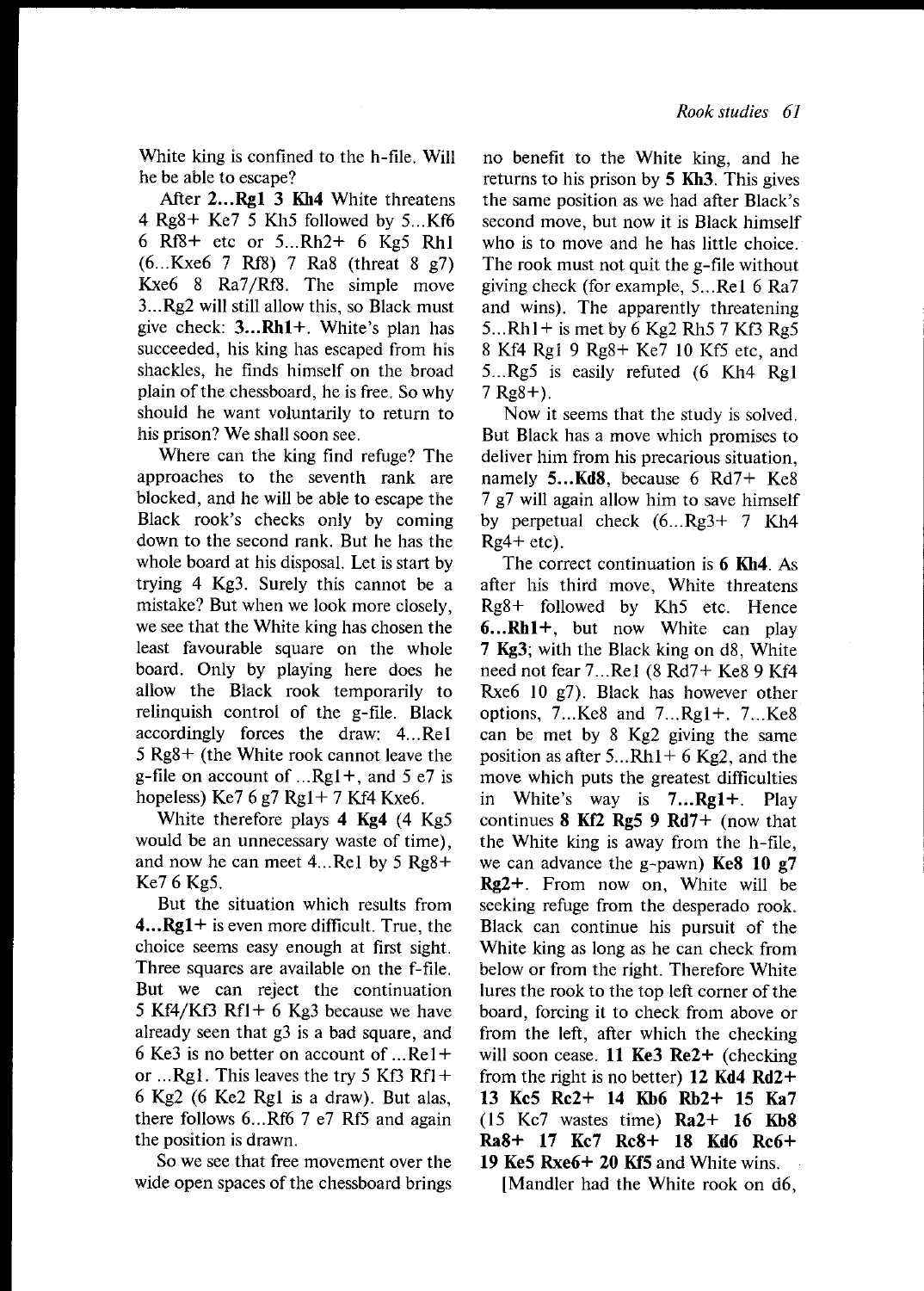#### 62 Rook studies

when White's first move is more surprising because it leaves the e-pawn undefended, but there is a bust by  $\frac{1}{2}$  Kg4. Mandler thought this was refuted by 1...Kf8, but White has a win by 2 Kf4 Rel (2...Ra5 3 Rd7 etc) 3 Rd8+ Kg7  $(3...Ke7 4 g7) 4 Kf5$  (threat 5 Rd7+ etc) Rfl+ 5 Ke5 Rel+ 6 Kd6 Rdl+ 7 Ke7 with Ke8 etc; "1 Kg4 is a mate in 29". says Marc Bourzutschky's oracle. The present rescue was the best I could find. 64 studií z oboru věžových a pěšcových koncovek has a simpler setting where the prison is in place from the outset (wKhl,  $Rg7$ , b $Rg4$ , play 1 Kh<sub>2</sub> Rg<sub>5</sub> 2 Kh<sub>3</sub> etc).

### An apparently good move fails, an apparently bad one succeeds

3.27 (5394, RP37) Československý šach 1950



White to move and win

The move that springs to the eye is 1 e7. Then the solver notices the reply l...Rd6+, when 2 Kxd6 gives stalemate. This is a pure stalemate, and so has probably been put there by the composer as a deliberate trap.

So the solver looks elsewhere, and he soon spots the possibility of sacrificing the rook on b8 and advancing his pawn. But this is a delusion. White would win after I Rb8\* Kxb8 2 e7 Rcl+ 3 Kd7  $Rd1+$  only if the Black king was on the sixth rank or lower or the rook on the third rank or higher.

The move 1 e7 was in fact correct. After 1...Rd6+ White need not capture: he can play 2 Kc5 Re6 3 Kd5 Rxe7 4 Kd6, and now all goes smoothly.

[n respect of the position which would be won "only if the Black king was on the sixth rank or lower or the rook on the third rank or higher", the White king must take the g-pawn and then escape the checks; if the Black king is on say b6 he can hide on b8, if if the rook is on the third rank he can come down the board.]

# The significance of a small displacement

3.28 (5395) Revue FIDE 1956



Black to move and draw  $(a)$  as set,  $(b)$  wKh4 on h3

(a)  $1...Kd7$ , and after 2 Rxg7 the White rook and pawn block his king's path to the seventh rank: 2...Rg2 3 Kh5 Rh2+ 4 Kg5 Rg2+ 5 Kf6 Rf2+ etc.

(b) Now this fails, because the White king prevents Black's move 2...Rg2. Instead, 1...Kd6! 2 Rxg7 Rxe7 3 Rh7 Re6 4 g7 Rg6 with an easy draw; the White king is too far away to play 5...Kh5 and 6...Kh6. But 1...Kd6 would fail in (a), because the White king would be near enough to support his pawn; after 2 RxgT RxeT White can win either by exchanging rooks or otherwise.

[In (a), 1...Kd6 can also be refuted by 2 e8Q Rxe8 3 Rxg7.l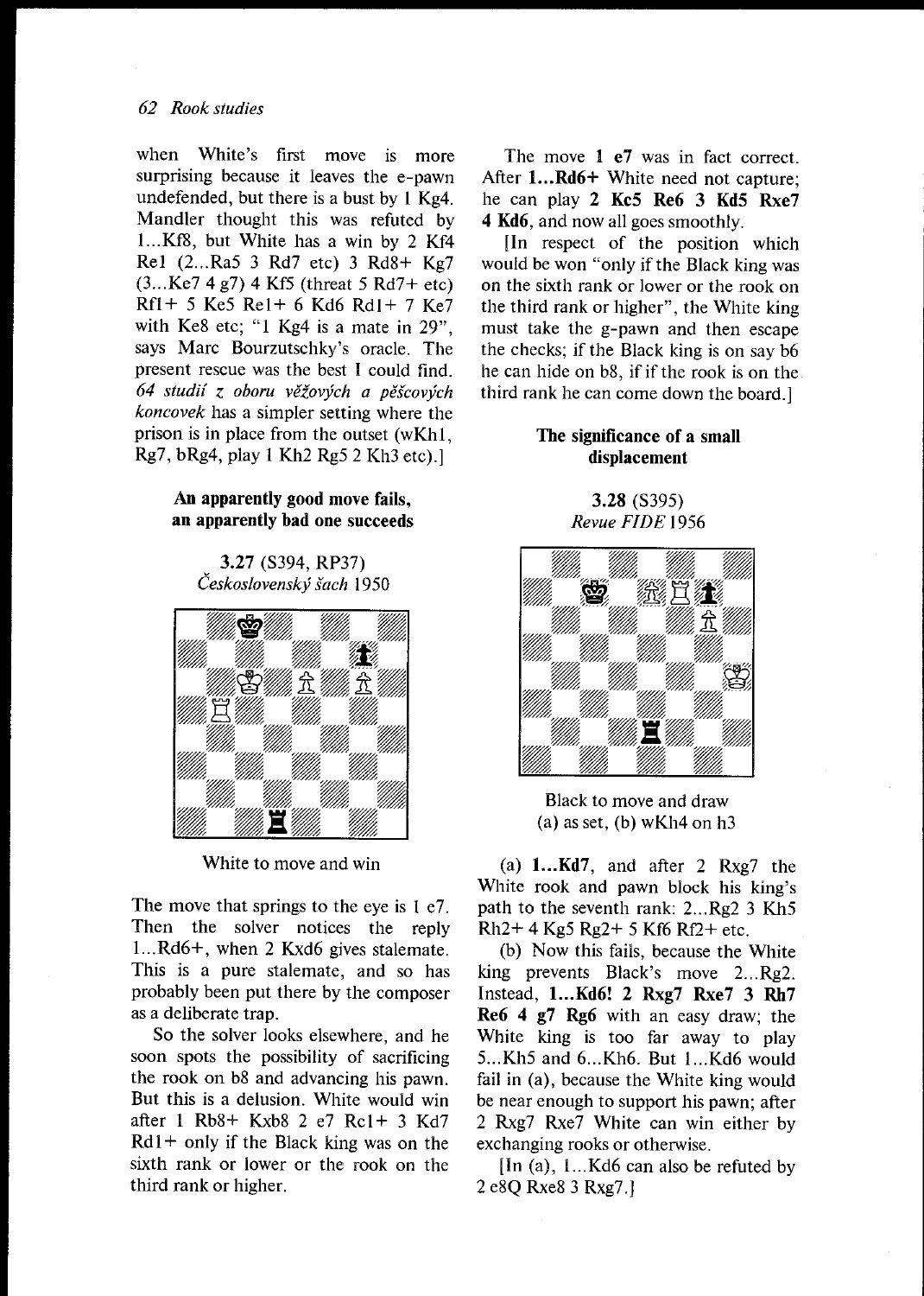#### Fourth time lucky

3.29 (S397, RP11) Československý šach 1950



White to move and win

[The characters that follow were actually used by Mandler to discuss a study I have had to relegate to Appendix D, but it seemed a pity to lose them and I have moved them to the present setting. I have left the names as in the original. "Vesely" ("Merry") is quite a common name in Czech and I am sure that a comparable group of English schoolboys would have given little Hochman the nickname "Lofty", but "Kálert" is in neither my dictionary nor the Brno telephone directory and if some particular meaning was intended it escapes me. Pronounce the accented vowels long - Veselee, Kaalert - and stress the first svllable whether long or short.]

"Today we are going to examine your analytic abilities, gentlemen," said Professor Caissus. "What can you say about this simple position? Who is going to start? You, Hochman."

"White cannot keep his pawn advantage," said the student thus singled out. "Black will march his king across to d7 and push the rook away, and the e-pawn will be left helpless."

"Yes, but White doesn't have to wait for his rook to be pushed," objected another of the Professor's pupils. "He

plays I Rf8 threatening to promote, so Black must capture the pawn at once, 1...Rxe7, and 2 Rf7 pins the Black rook. Black cannot capture because the recapturing pawn will promote."

"But this isn't going to win," said <sup>a</sup> third student. "Black will play 2...Rb7 bringing his rook to safety, and now what is White going to do?"

"Perhaps it is in fact a draw," said the Professor. "What do you think, Kalert?"

The latter replied: "I think I have found a way to win. White continues 3 Ka5, and after 3...Ka8 4 Ka6 Black is in trouble. His rook is doubly attacked, it cannot capture White's rook, and if it moves off the rank White will play 5 Rxg7. The resulting ending is surely won."

"Yes, but Black doesn't have to play 3...Ka8," said Hochman. "He can play 3...Kb8 instead, and now 4 Ka6 will be answered by 4...Ka8 and the capture will give stalemate. So White must release the pressure, and he isn't going to get anywhere."

They thought for a while, trying all White's possible moves, and it did indeed appear that there was no way through.

"White does win!" With this warlike cry, a student named Veselý entered the fray. "l start by playing l Kb5. Black must reply 1...Kb7, and now we bring the rook round to f7 as before. After 2 Rf8 Rxe7 3 Rf7 Black will have to play his rook to c7 instead of b7, and there will be no stalemate."

"But after 3...Rc7 it is White's move," objected Kdlert, "so his king has to retreat, and Black will play ...Kc6 and get out of trouble." Kalert and Veselv were the Professor's most talented pupils, and were always vying for supremacy. "Try 4 Kb4 Kc6 5 Kc4 Kd6+: yes, 6 RxcT Kxc7 7 Kd5 Kd7 and Black will safely draw, or 6 Kd4 Rxf7 and 7...Ke7."

Hochman put up his hand. He was the youngest of the group, but very promising. "Can we not get to this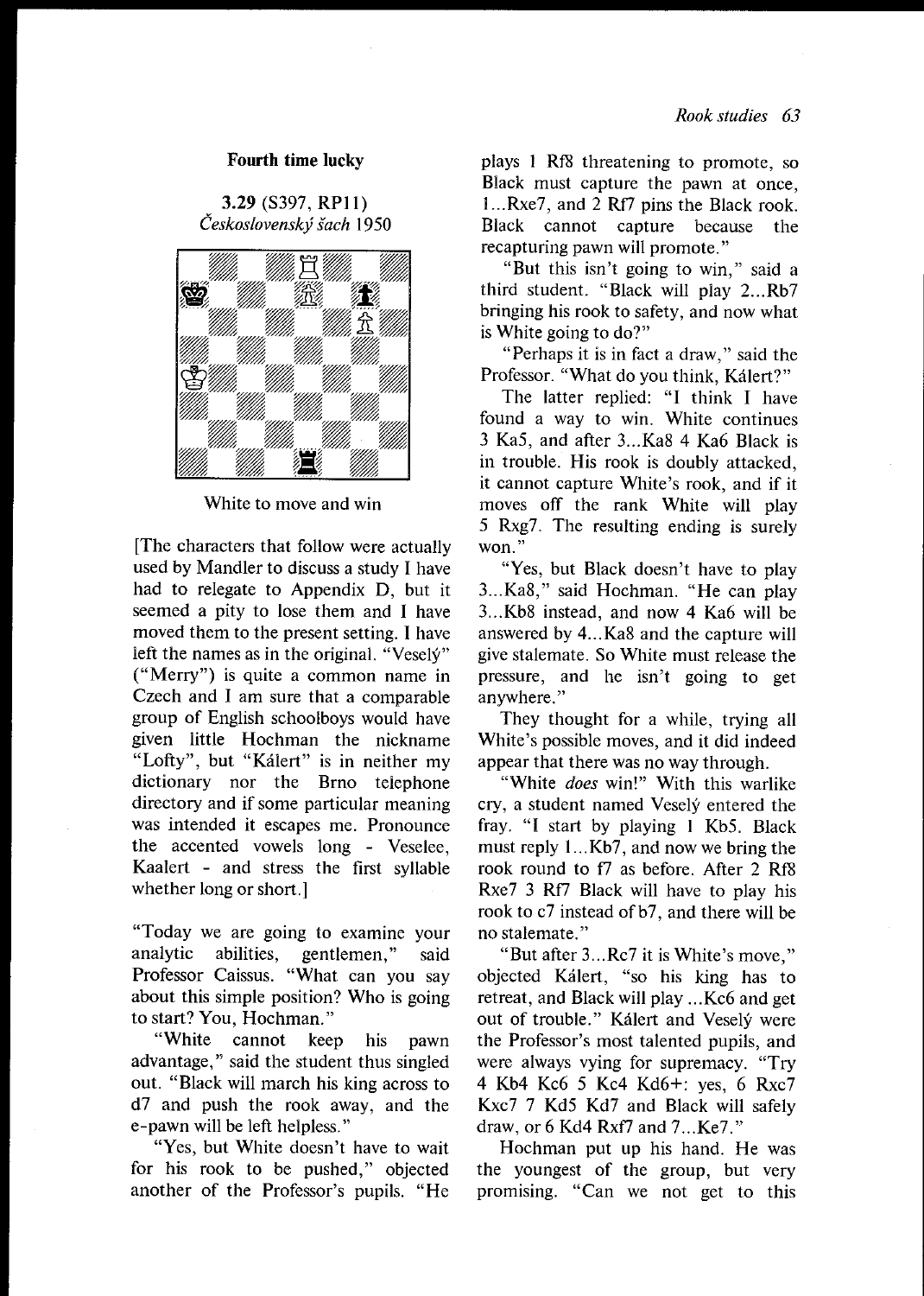position with Black to move? Suppose we start by playing I Ka5 instead of Kb5. Black must still play 1...Kb7, and after 2 Rf8 Rxe7 3 Rf7 Rc7 White can play 4 Kb5. Now even 4...Kc8 will lose: 5 Kb6 Rcl 6 RxgT Rgl 7 Kc6 Kd8 8 Kd6, and the Black king can get no closer since on e8 it will be mated."

This excellent piece of analysis was applauded both by the Professor and by his fellow students.

It did indeed seem that they had found the solution, but then Vesely had an objection. "Suppose Black plays l...Re4 instead of l...Kb7? White can only play 2 Kb5, and now 2...Kb7 3 Rf8 Rxe7 4 Rf7 Rc7 leaves us with White to piay as before. "

It was left to Kálert to say the last word. "The frrst move must be I Kb4 and not I Ka5! Now Black does have no move better than 1...Kb7, and after 2 Rf8 Rxe7 3 Rf7 Rc7 4 Kb5 we have Black to move as required."

"Well done," said the Professor. "And now please will Kálert and Veselý briefly run through the entire solution for us?"

Kálert set up the starting position once more. "Not 1 Rf8 Rxe7 2 Rf7 Rb7 3 Ka5, because 3...Kb8 4 Ka6 Ka8 5 RxbT will be stalemate. "

Vesely took up the thread. "Not 1 Kb5 hoping for l...Kb7 2 Rf8 RxeT 3 Rf7 Rc7 avoiding the stalemate, because White has no good move."

Little Hochman chipped in. "Not I Ka5 hoping for l...Kb7 2 Rf8 RxeT 3 Rf7 Rc7 4 Kb5 and it will be Black to move, because Black can play 1...Re4 and White will have to play to b5 after all."

Kálert rounded it off. "Correct is I Kb4, when Black does have nothing better than 1...Kb7 and 2 Rf8 Rxe7 3 Rf7 Rc7 4 Kb5 duly leads to a win."

[This is one of my penonal favourites, and I am surprised it was not on the list that Mandler sent to Lommer. Perhaos he thought it too simple. But it is a beautiful example of the "logical" style of composition, with four successively better lines of play set in a perfectly natural and open position, and it is far superior to the examples that are normally quoted in textbooks.l

### Purity of aim

### 3.30 (5398, RP38) Československý šach 1950



White to move and win

The White rook is under attack, and must move. It has however several possibilities. At first sight the squares on the c-file appear equivalent. To find the right move, the solver must follow these apparently identical lines of play right through to the end. If there is only one reason why the solver must select the correct line and reject the others, problemists of the New German or "logical" school talk about "purity of aim", and this is one of the principal requirements imposed by this compositional school.

Moves along the sixth rank lead nowhere. Let us therefore start by playing I Rcl, keeping ourselves ready to substitute another move if it seems likely to be more effective.

The solver soon sees that the pawn on e7 cannot be saved. He therefore does not attempt to do so, and concentrates on trying to bring up the White king: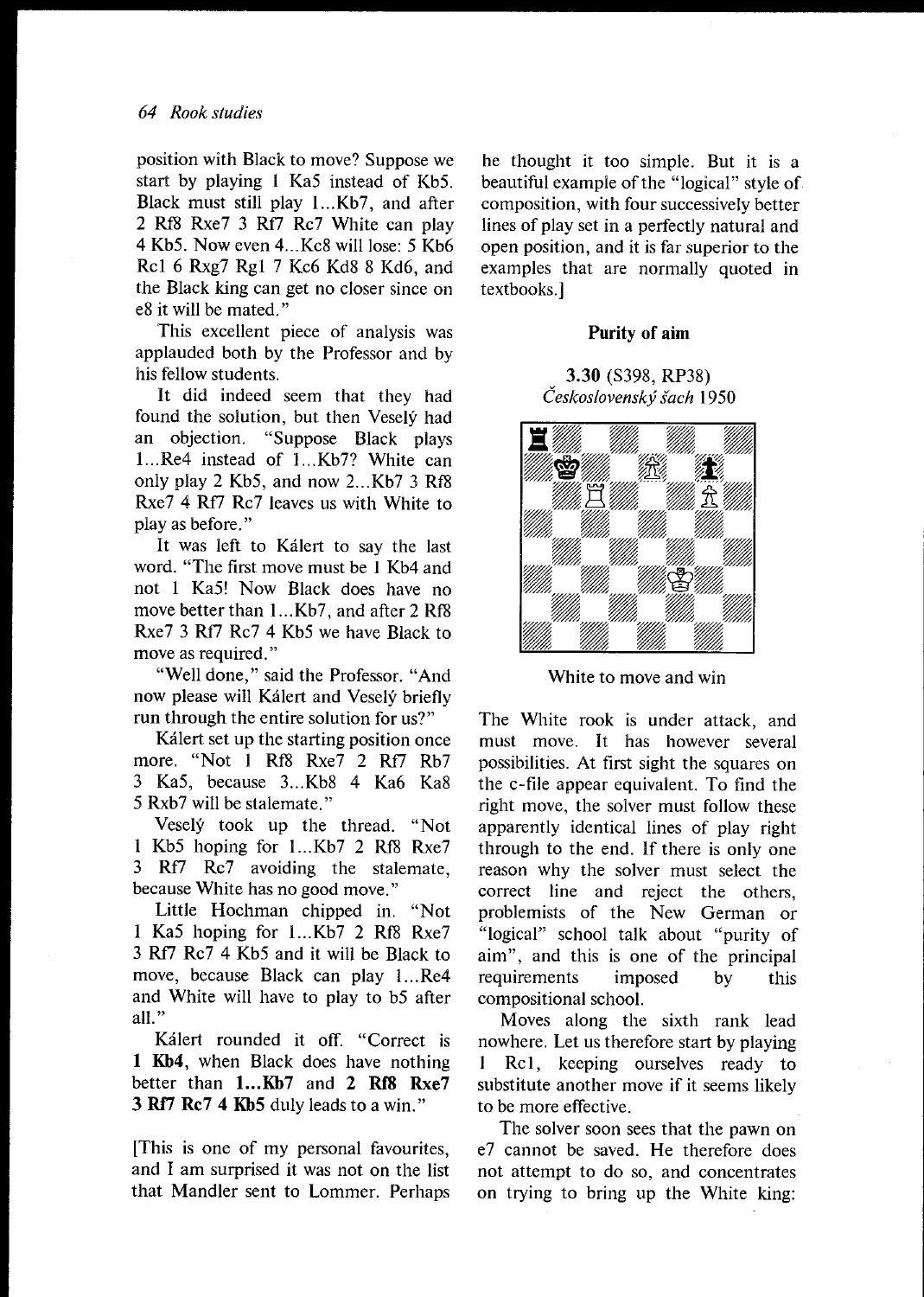I Rcl Re8 2 Ke4 RxeT+ 3 Kd5 Re2 4 Kd6 Rd2+ 5 Ke6/Ke7 . No good; Black can play 5...Rf2, and there is no good continuation for White.

But if we look more closely at this position, we see that if the White rook were on c5 and the king on e6. White would have the winning move 6 Rf5. We therefore change the first move to I Rc5, and the solution unfolds l...Re8 2 Ke4 RxeT+ 3 Kd5 Rel 4 Kd6 Rdl+ 5 Ke6 Rf1 6 Rf5 and so on. If Black plays 3...Kb6, White wins by 4 Kd6 Ra7 5 Re5/Rf5.

### A surprising sacrifice of a passed pawn

3.31 (S399a, RP39) Československý šach 1952



White to move and win

The difficulty of this position lies in the first two moves. We do not spend time on the various false trails, and go straight to the solution: I e7 Rel 2 Rc5. It is not easy to graps the purpose of these moves, but perhaps we should think in terms of <sup>a</sup> gain of tempo. If Black accepts the pawn sacrifice, 2...Rxe7 3 Kd5. the Black rook is badly placed and must return to the first rank. But this is not enough in itself. The primary aim of the White manoeuvre is to get rid of the pawn, which, like the White rook, stands in the way of its own king.

The rest of the solution: 3.,.Rel

# 4 Rc6+ Kb7 5 Re6 Rdl+ 6 Ke5 Kc8 7 Re7 Kd8 8 Rxg7 Rf1 9 Ke6 Re1+ 10 Kf7 Rf1+ 11 Kg8 Rg1 12 Kf8/Kh8 and wins.

If Black plays 2...Rcl+, White must reply not by  $3$  Kd4 Rd1+ 4 Ke5, which would lead to a Black win, but by 3 Kd5! Rxc5+ 4 Kd6 Rc8 5 Kd7 etc.

#### "False" twins

.3.32 (S399b, RP40) Československý šach 1952



White to move and win

Formally, this and the previous study are twins: they differ only in the position of the White king. However, the similarity is only superficial, since the solution to one does not come into consideration when the solver is attacking the other. The winning procedures are quite different. But it does not follow that twins of this nature are any less praiseworthy than other twins. It is perfectly possible to take pleasure in the fact that two positions so similar in outward appearance are so wholly different when it comes to the play. If I describe them as "false" twins, it is only to contrast them with "true" twins such as 3.33, where the solutions do have this internal consistency.

There are several plausible ways of starting, such as I Rd6+, I Rd7, i Re5, l Kd4, and I e7 Rel 2 Rd7. We cannot go into all these, and we proceed straight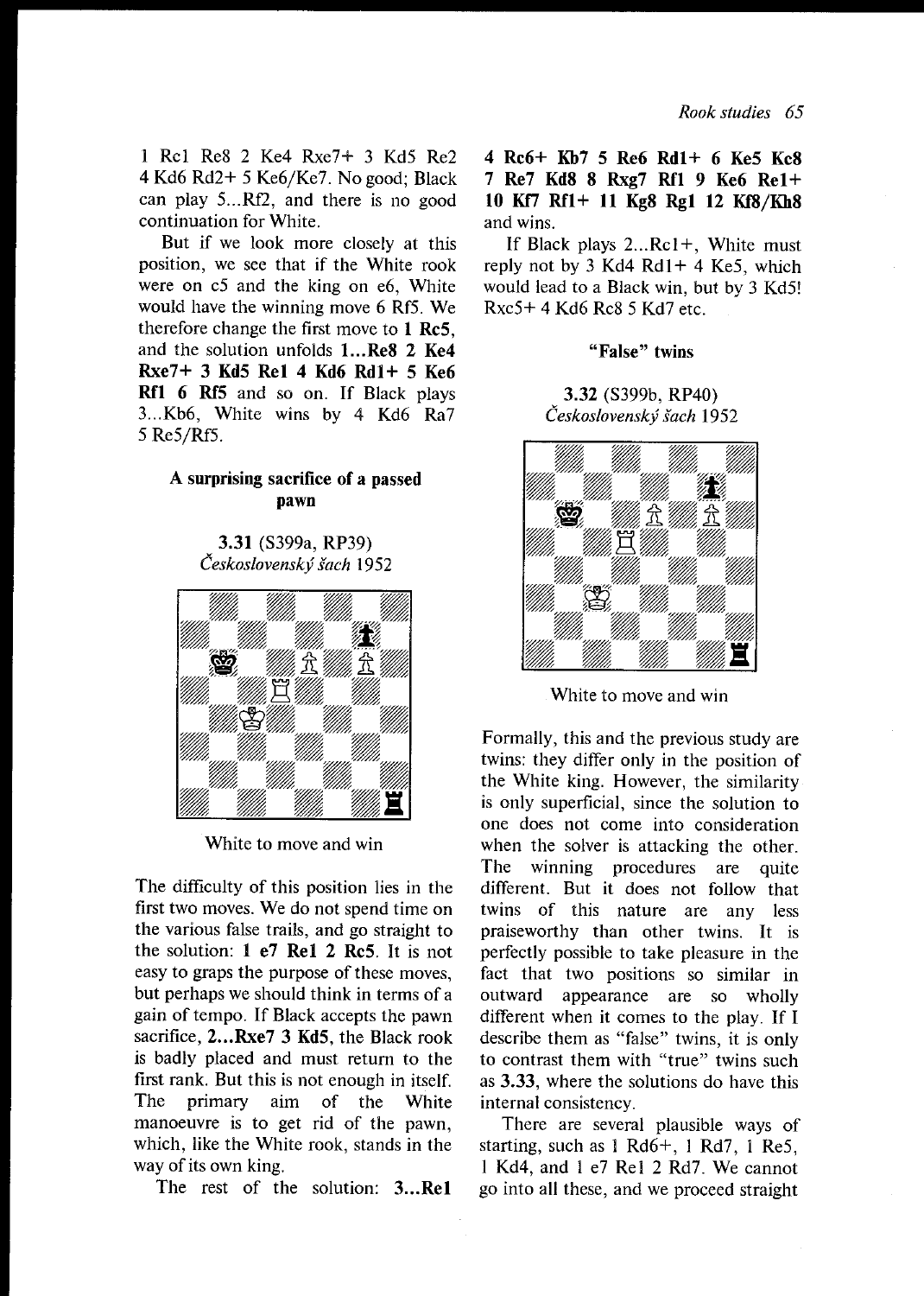to the correct move I Kd2. This threatens 2 e7 among other things, and Black's relatively best reply is 1...Rh8 (1...Kc7 makes things easier for White, for example 2 Rd7+ Kc6 3 Rd8 with the threat of  $4 \text{ e}$ . The solution continues 2 Rd7 Kc6 3 RxgT (for 3 Ke3 and 3 Kd3 see the next study) Kd6 4 e7 Ke6. But now what should White play? 5 Rh7 is met by 5...Rg8 and 5 Ke3 also fails, this time to Re8 6 Rh7 Kf6! (not 6...Rxe7 on account of 7 Kf4). Less likely, but in fact the only correct move, is 5 Kd3!, for example 5...Re8 6 Rh7 Rg8 (now White can meet  $6...Kf6$  by 7  $g7$ , a move not possible with the king on e3 because of 7...Rxe7+) 7 Rf7 Re8 8 Ke4 RxeT 9 RxeT+ etc.

[The computer pedantically points out that 5 Kc3 also works, since  $5...Rc8+$  is not a useful move and 5...Re8 6 Rh7 Rg8 7 Rf7 Re8 can be met by 8 Kd4 just as well as by 8 Ke4. So Mandler is not quite right to call 5 Kd3 the only correct move, but the dual is hardly of importance.]

# Choosing the correct defensive manoeuvre

3.33 (5400, RP4t/42) Československý šach 1950



Black to move and draw  $(a)$  as set,  $(b)$  wKe3 on d3

These positions arise if White delays playing ...Rxg7 in the preceding study. It may seem that White need not hurry to

play this move, since Black cannot defend his pawn in the long run. So why should he not postpone it, and bring his king closer before making the capture?

Indeed Black cannot keep his pawn, but he can hope to draw even after it has gone: by playing 1...Re8 with a counterattack on White's e-pawn, or by playing 1...Rh1 and harassing White from below. One works with the White king on  $e3$ . the other is needed when it is on d3.

In (a), with the king on e3, the way ro draw is 1...Rh1 2 Rxg7 Rg1 tying the White rook to the defence of the g-pawn. An immediate 3 e7 is met by 3...Kd7, a nondescript king move leads to 3...Kd6 4 e7 Kd7 and the same, and if White tries 3 Ra7 Black has time for 3...Rxg6 since 4 e7 allows 4...Re6+ and 5...Kd6.

The rook must go right down to hl; if Black contents himself with 1...Rh2. White wins by 2 Rd8 with the threat of e7. If in reply to 1...Rhl White plays 2 Kf2, Black replies 2...Rh5 and gains the g-file another way.

In  $(b)$ , with the king on d3, the manoeuvre 1...Rh1 2 Rxg7 Rg1 can be countered by 3 Ra7, the continuation 3...Rxg6 4 e7 Re6 no longer leaves White in check, and he wins by  $5...Ra6+$ . If Black tries to stop the pawn by  $4...Rg8$ instead, White wins by 5 Ke4 Kd6 5 Kf5.

The drawing move is now 1...Re8. The sequel is simple enough, but there is one point to note: after 2 Rxg7 Black must not play 2...Rxe6, which was the apparent point of the previous move, on account of 3 Rg8 winning  $(3...Kd7 4 g7)$ Rg6 5 Ra8, 3...Kb7 4 Kd4). Correct is 2...Kd6 3 e7 RxeT 4 Rh7 Rel etc.

In (a), l...Re8 fails because White has 2 Rxg7 followed by 3 Kf4.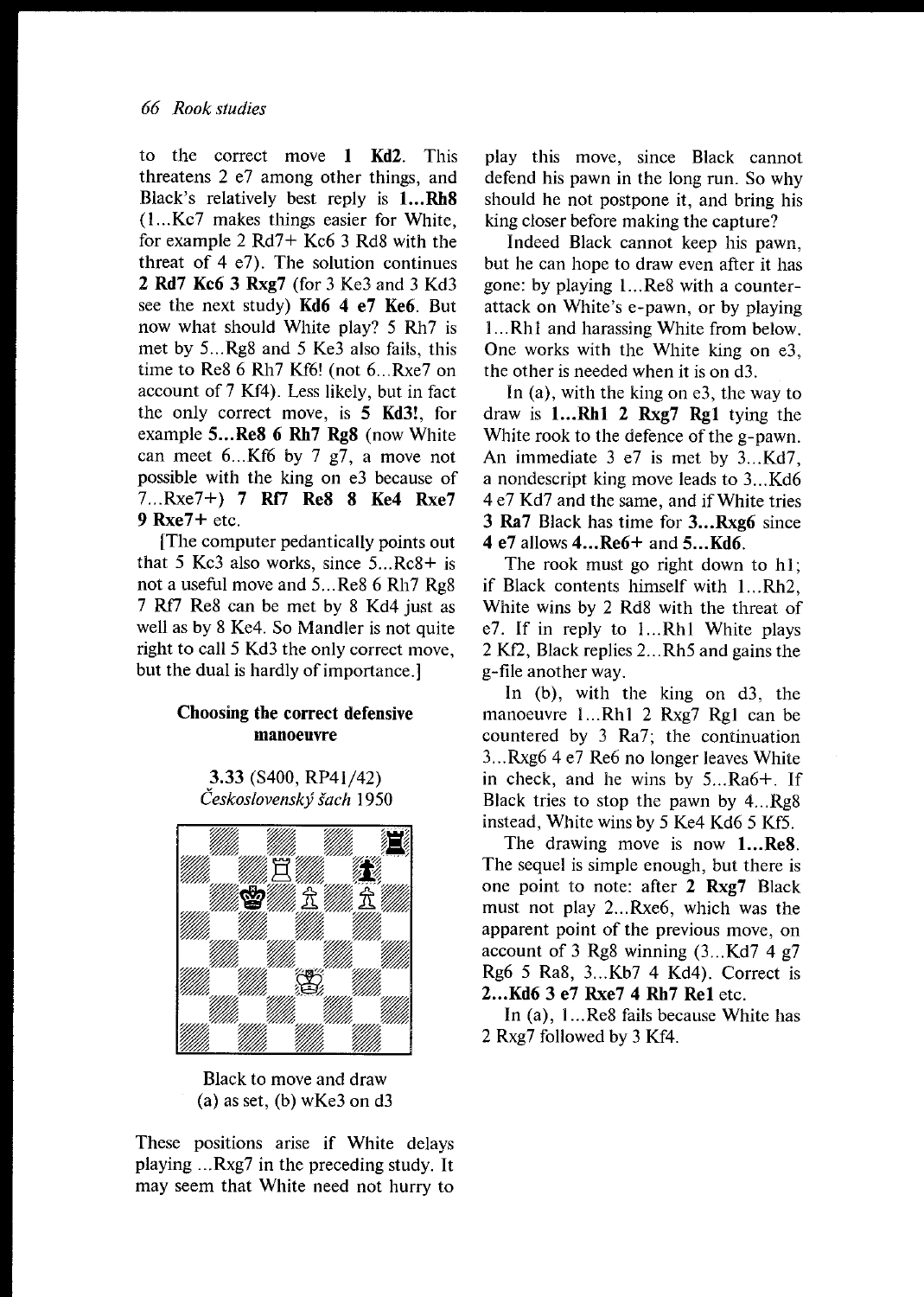# The Black king twice cuts the line of its rook

3.34 (S401, RPl4) Československý šach 1950



White to move and win

This study has several variations. We start by looking at the main line: 1 Re3 Ra8 (for checks see later) 2 Rc3 Rc8 (2...Ra6 is met by 3 Kg5 Rxe6 4 Rf3)  $3$  Rf3! (not 3 Rd3 on account of 3...Kc6 4 Rd7 Rc7) and either 3...Rc4+ 4 Kg3 Kc6 5 Re3 or 3...Kc6 4 Rf7.

The play in this line has a strategic motivation. White lures the Black rook to the eighth rank and then to the  $c$ -file. where its line is twice cut by the Black king. After 3...Rc4+ 4 Kg3 Kc6 5 Re3 White threatens to promote his passed pawn, and Black has no defence because his king is blocking his rook's return to the eighth rank. The reverse happens after 3...Kc6 4 Rf7. Now Black would draw if his rook could reach the bottom rank. It would check the White king away from the g-file, and as soon as the king reached the d-file it would occupy the g-file itself with a draw. But Black's own king prevents this. If 4...Kd6 then of course 5 RxgT wins easily.

If after 3...Rc4+ 4 Kg3 Black tries 4...Rc1, the correct reply is 5 e7 Rel 6 e8Q Rxe8 7 Rf7+ and 8 Rxg7. 5 Rf7+ would lead to  $5...Kc66$  Rxg7 (6 e7 Kd7)  $Rg1 + 7$  Kf4 (7 Kf2 Rg5) Kd6 and draws; the White king will get no further.

All this has been the main line. In the coune of the solution, Black has the opportunity of giving check on his first, second, or third move. We have already looked at the check on the third move, 3...Rc4+, and we have seen that White replies 4 Kg3; the king can escape from the checks only by going to the third rank. Why cannot it go towards the Black rook? Because as soon as it sets foot on the e-file, say after  $4$  Kg5? Rc5+ 5 Kf4 Rc4+ 6 Ke5, Black will play 6...Kc6, and the reply 7 Re3 will no longer be effective. This time it is White whose king is getting in the way of its rook.

A wholly different situation occurs if<br>Black gives check on the second move  $\left(1 \text{ Re} 3 \text{ Ra} 8 \text{ 2 } \text{Re} 3 \text{ Ra} 4+\right)$ . Now 3 Kg3 only draws: 3...Re4 4 Rd3 Kc6 (4...Rxe6 loses) 5 Rd7 Re1 6 Rxg7 Rg1+ 7 Kf4 Kd6 etc. But 3 Kg5 Re4 4 Rd3 wins.

If Black plays the same check at move l, l Re3 Ra4\*, the correct reply is again 2 Kg5. A possible continuation is 2...Ra5+ 3 Kf4 Ra4+ 4 Ke5 Kc7 (4...Kc6 5 Rc3+, 4...Kc8 5 Rf3) 5 Rd3  $Ra5+ 6$  Kf4 Ra4+ 7 Kf3! and wins, but not 7 Ke3 on account of 7...Ral 8 Rd7+ Kc6 9 Rxg7 Rg1 10 Ra7 Rxg6 11 e7 Re6+. The incorrect move 2 Kg3? leads to 2...Ra8 3 Rc3 Rc8 4 Rf3 Kc6 5 Rf/ Kd6 with a draw.

If Black checks on the h-file, I Re3  $Rh2+$ , White replies Kg4! and not 2 Kg3 on account of 2...Rh8 drawing. 2 Kg5 instead would lose time. because after 2...Rg2+ 3 Kf4 Rf2+ the king would have to go to g4 after all; 4 Ke5? would be met by 4...Kc7 drawing.

I Rc3? Re2 is drawn. 2 Kg5 is met by 2...Re5+ and 3...Rxe6, 2 Rd3 by 2...Kc6 3 Rd7 Rh2+ and White cannot prevent the Black rook from gaining the g-file (4 Kg3 Rhl 5 Kg2 Rh5).

[Not mentioned by Mandler is 2...Ral in the main line, when White must adopt the same tactic as in the next study: 3 Kg4 Rel (3...Rf1 4 Rc2 Rf6 5 Re2 and soon wins, or 4...Rf8 5 e7 Re8 6 Rf2 and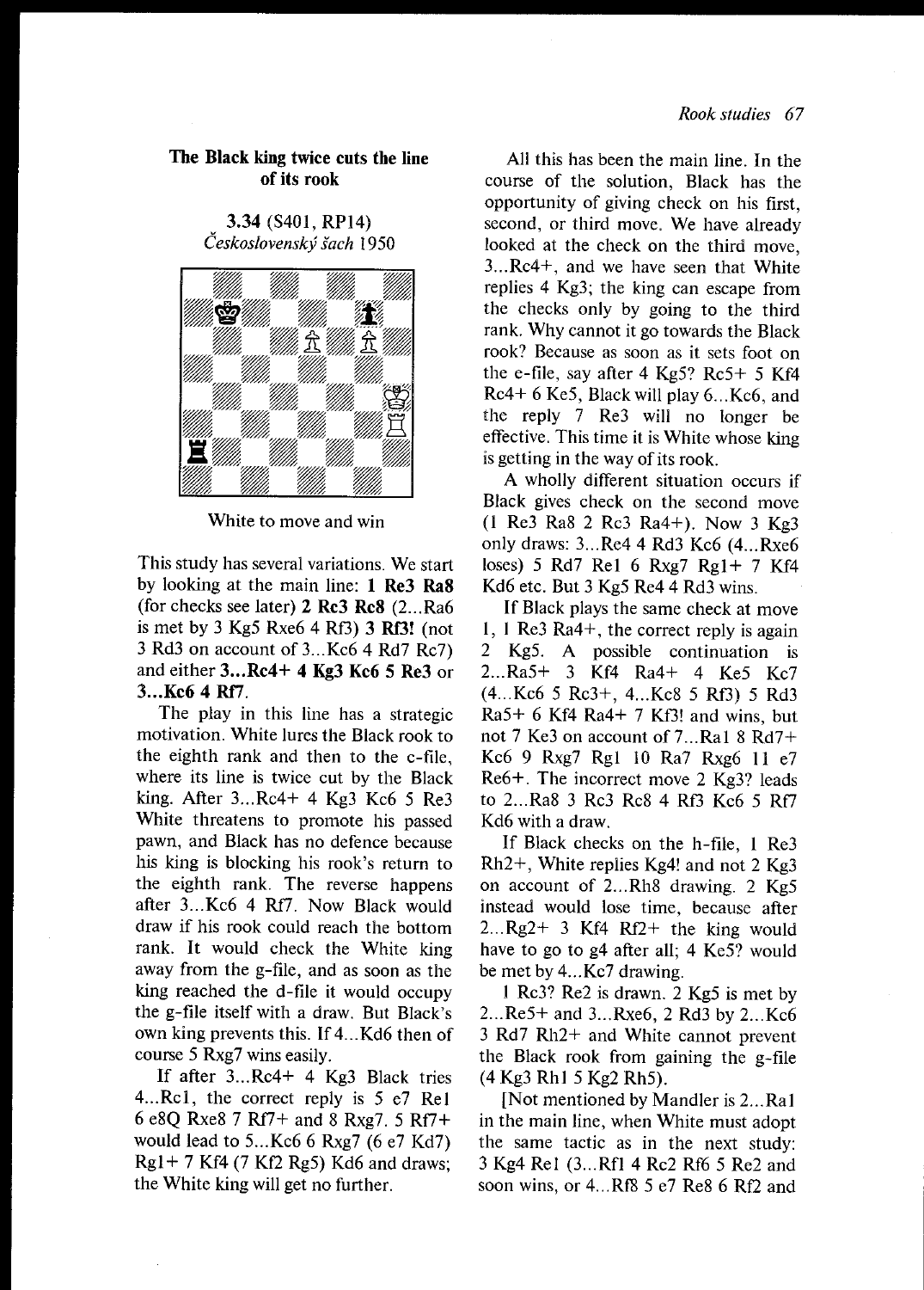7 Rf7) 4 Kf5 Re2 (a rook move off the file allows the White king to penetrate via d6, and we shall see in a moment that king moves are bad) 5 Rcl! (not 5 Rd3 on account of 5...Kc6 6 Rd7 Rf2+ 7 Ke4 Rg2, gaining the g-file and drawing) and Black is in zugzwang. King moves are bad, 5...Kb6 because of 6 Rc8 Kb7 7 Rg8 Kc6 8 RxgT Kd6 9 Rd7+ and 5...Kb8 because 6 Rd3 can no longer be met by 6...Kc6, which leaves only 6...Re3, and now the rook is too close to the White king: 6 Rdl Kc6 7 Rd7 Rf3+ 8 Kg4 and wins.

# Luring the Black rook to another rank

\*3.35 (5402, RP15) Československý šach 1950



White to move and win

The solver will start by trying I Rh7. But the continuation after l...Rd5+ is not easy to see and so he will perhaps look for something else. Most tempting is I Rh8. White threatens 2 Rc8+ K-- 3 Rg8, and 1...Kc7 is easily refuted (2 Rg8) as is l...Rd5+ (2Ke4, for now 2...Rdl can be met by  $3 \text{Re}8 + \text{and } 2 \dots \text{Re}5$  by  $3 \text{ e}7$ ). But 1 . . Re3+ leaves White no way forward.

The first move is indeed 1 Rh7, and the most promising defence, as we have seen, is 1...Rd5+. White cannot reply 2 Ke4, because as a good host he cannot allow the Black rook to occupy the g-file without making preparations for its arrival. Correct is 2 Kf4 Rd4+ 3 Kf3 (the guest must still be politely put off) 3.,.Rd3+ 4 Ke4 (now we are ready for him)  $Rg3 5 Rxg7 Kd6 6 Kf5 Rf3+$  and we see the point of White's manoeuvre: 7 Kg4 and wins easily. The rook must be lured back to the third rank so that White can attack it at an opportune moment and gain a tempo.

If Black plays 3...Rd1, there follows 4 Rxg7 Rg1 5 Ra7 Rxg6 6 e7 Rg8 7 Kf4/Ke4 etc. The White king is well placed on  $f3$ , as it would be on  $d3$ . whereas on  $e3$  or  $g3$  it would stand badly.

# Luring the Black rook to another file

### \*3.36 (5403, RPt6) Československý šach 1950



White to move and win

White's plan of campaign will be to put his rook on the seventh rank and capture the Black pawn. The first move will therefore be I Ra5. Black's king cannot keep the rook away from a7, because after l...Kb6 2 Re5 White will win easily.

Black must therefore either give up his pawn or seek to take advantage of the fact that its capture will leave the White rook blocking its king's access to the seventh rank. However, an immediate l...Rdl? fails against 2 Ra7+, when 2...Kd6 will lose the rook and 2...Kc6 will allow the White king to find shelter on the seventh rank (3 Rxg7 Rf1+ 4 Ke5 Re1+ 5 Kf6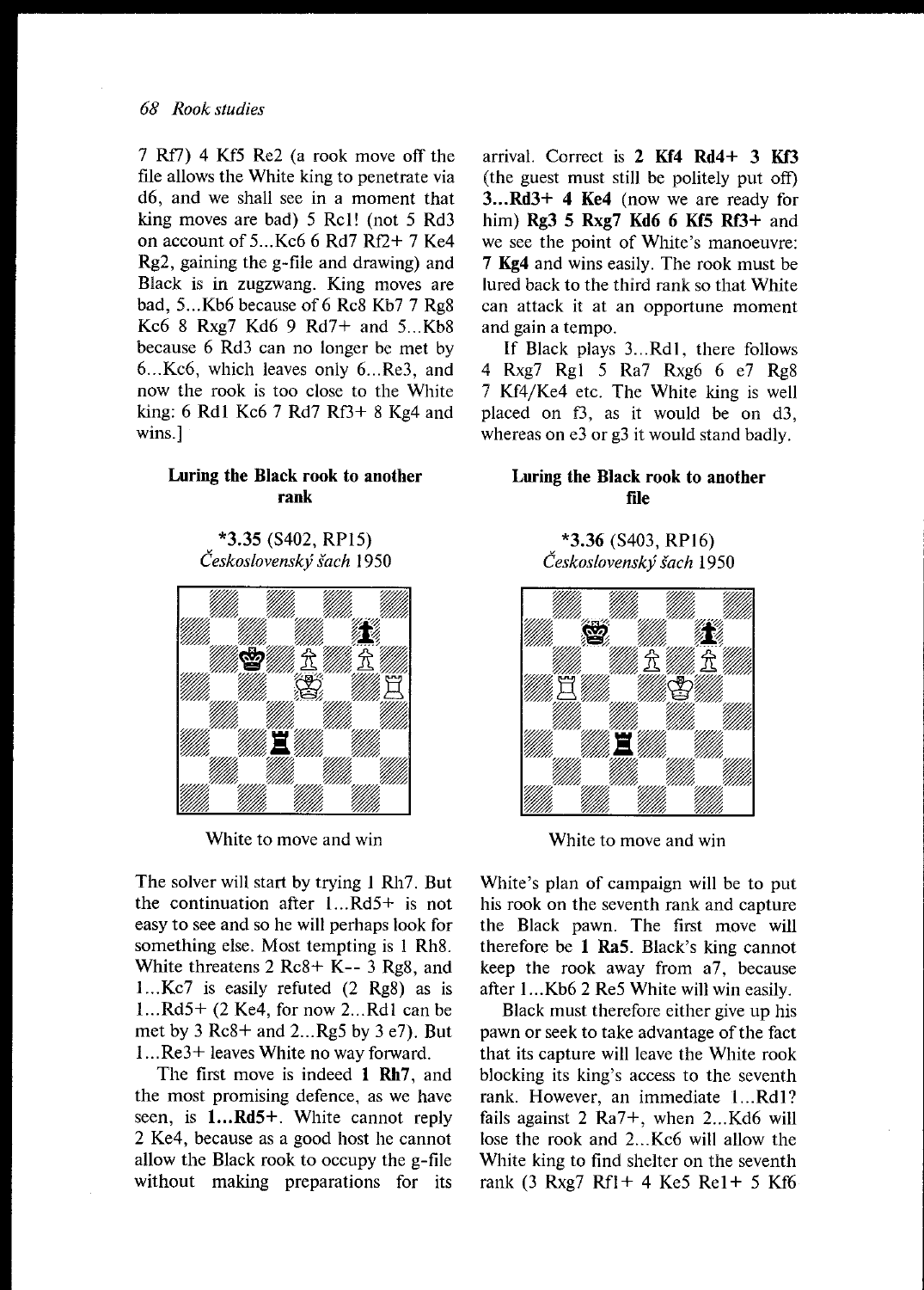etc). The win after 2...Kd8 3 Rxg7 is already familiar from study 3.26.

Black therefore opens his defence by playing  $1...Rf3+$ . This gets the rook away from its inconvenient position on the d-file, and if White now plays 2 Ke4? we see Black's plan: 2...Rfl 3 Ra7+ Kd6 4 Rxg7 Rg1 and even the advantage of two pawns avails White nothing. We notice that Black could not play  $2...Rg3$ , taking the g-file at once, on account of 3 Ra7+ Kd6 4 e7 Rgl 5 e8Q Rel+ 6 Kf5 Rxe8 7 Rxg7 winning. This promotion of the e-pawn is typical.  $5 e8N +$  is of course also good enough.

So the rook will continue checking until the White king leaves the fifth rank. after which it will retreat to the first rank.

Can White force a win in spite of this? The answer is not difficult to find once we reflect that Black could not play to dl straight away because the rook was badly placed on the d-file. So we simply have to lure the rook back to the d-file, and White will win easily.

The main line is thus 1 Ra5 Rf3+ 2 Ke5  $\text{Re}3+3$  Kd5  $\text{R}d3+$  (now we have the Black rook where we want him) 4 Ke4 Rdl 5 Ra7+ Kc6 (5...Kd6 is not possible and so Black loses a tempo) 6 RxgT and wins.

If Black tries 1...Kd6, White plays 2 Ra6+ Kd5 3 Ra7 Rf3+ 4 Kg4 Rfl <sup>5</sup>e7  $Rgl + 6$  Kf3 Rel 7 Rd7+ and wins, but not 3 e7 on account of 3...Re3 4 Ra7 Re5+ 5 Kf4 Re4+ 6 Kf3 Re6 (6...Re1? 7 Rd7+!) with a draw.

[This exposition illustrates one of the differences between human and computer analysis. After 2 Ke4 Rfl  $3$  Ra $7+$  Kd6 4 Rxg7, a computer with a complete table of results for  $R+P v R$  is likely to give preference to 4...Kxe6, because it can see at once that the resulting position is drawn. But many similar positions with  $R+P$  v R are won. and Mandler cannot be blamed for playing 4...Rgl and transposing into one of the standard drawing positions of this

section. There is a minor dual at the end. where  $6 \text{ e}7$  is as good as  $6 \text{ Rxg}7$  (the White king threatens to hide in the top right corner, and if 6...Re1 7 Kf5 Kd6 then 8 e8Q Rxe8 9 Rxg7 with a rather simpler  $R+P$  v R win), and the same is of course true in the line l...Rdl 2 Ra7+ Kc6. But the point of the study lies in the luring of the rook to the unfortunate d-fiIe, and the dual does not arise until long after this has been done.l

### White spurns the capture of the Black pawn

3.37 (5404) Československý šach 1950



White to move and win

This study reminds us of study 3.34. After 1 Rf7 Rd4+ White must again keep the Black rook from the g-file, 2 Kf3, but the matter is less urgent than in the previous study because after  $2...Rd3+$ White can play 3 Ke4 and allow Black to play 3...Rg3. The continuation is as before: 4 RxgT Kd6 5 Kf5 Rf3+ 6 Kg4 etc. The continuation if Black plays 2...Rd1 is likewise as before: 3 Rxg7 Rg1 4 Ra7 Rxg6 5 e7.

But after **1...Rg2** we have something new. All of a sudden, White spurns the capture on g7 (2 Rxg7? Kd6 with a draw), and plays 2 Ra7! with the continuation 2...Rxg6 3 e7 Re6 4 Ra6+ etc. If instead Black plays 2...Kd6, there follows a now familiar sacrifice of the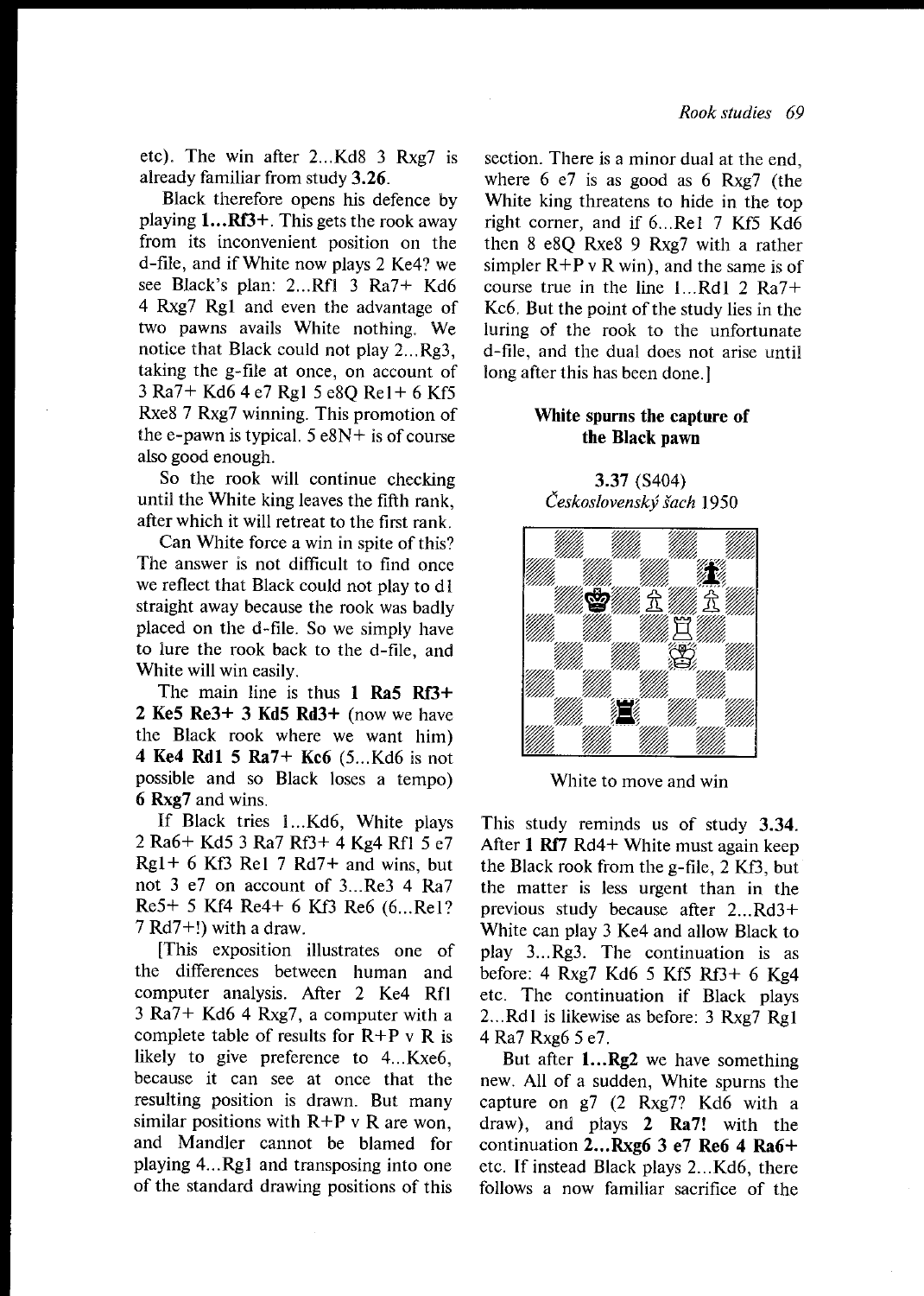e-pawn: 3 e7 Re2 4 e8Q Rxe8 5 RxgT and wins.

If Black plays  $1...RF2+$ , White must reply 2 Kg3. Other moves allow 2...Rg2, for example 2 Ke4? Rg2 3 Ra7 Kd6 and 4 e7 is met by 4...Re2+, or 2 Ke3? Rg2 3 Ra7 Rxg6 and either 4 e7 Re6\* or 4 Ra6+ Kd5 5 e7 Rxa6 6 eSQ Re6+.

# The White king goes round three sides of a square

3.38 (5406, RP20) Československý šach 1950



White to move and win

If White starts 1 Kf5?, Black replies 1...Kb7. White has no continuation better than 2 Rd6, and this blocks his king's path to the seventh rank. The only other way that is king can escape the Black checks is to come down to the second rank, and this leads only to <sup>a</sup> draw. The same happens after I Rc6.

But perhaps we are speaking too soon. We shall soon see that there is a very subtle distinction between the correct line and the line displayed above.

The correct first move is 1 Rd6. threatening 2 Rd7 with an easy win. The reply l...Kc7 does not help (2 Rd7+ Kc6  $3$  Rxg $7$  Rg $1+4$  Kf<sub>2</sub>, and  $4...$ Kd<sub>6</sub> will be met by 5 Rd7+). Black must therefore check,  $1...$ **Rg1+**.

It may now seem that there is a gap at c6 through which the White king can slip. But after  $1...Rg1+ 2 Kf5 Rf1+$  3 Ke5 Rel+ 4 Kd5 Black will stop checking in order to play 4...Kc8. This is the right moment for this move, because White cannot reply 5 Rd7 on account of 5...Rdl+ and an exchange of rooks. If instead White tries 5 Ra6, we have 5...Kd8 and 6 Ra7 Rd1+ is again a draw.

So the White king will have to come down to the second rank anyway. Can we play 2 Kf3 straight away? No, because  $2...$ Kc $7$  3 Rd $7+$  Kc $6$  4 Rxg $7$  Kd $6$  will be drawn, and playing 4 Ra7 instead of capturing the pawn will not help. True, Black cannot reply 4...Rxg6 on account of 5 e7 Re6 6 Ra6+, but 4...Kd6 is good enough to draw (5 e7 Rel 6 e8Q RxeS 7 RxgT Ke6).

The position after 2 Kf3 is bad for White because the Black rook is posted where it is most effective, namely on the g-fiIe. So let us try to lure it away from this file, and only then to put the White king on  $f3$ : 2 Kf5 Rf1+ 3 Ke4 Re1+ 4 Kf3. Now White will win; play might continue  $4...Rf1+ 5 Ke2$  (threat 6 e7) Rf5 6 Rd7 (again threatening e7) Kc8  $(6...Re5+$  doesn't help) 7 Rxg7 Kd8 8 Rd7+ Ke8 9 g7 and wins in a manner we have seen in previous studies.

But does the White king really have to go round the diamond path  $g$ 4-f5-e4-f3? Can it not play say 3 Ke5 (instead of <sup>3</sup>Ke4) Rel+ 4 Kf4 Rfl+ 5 Ke3?

No, because the White king is now on e3 instead of f3, and we have the line 5...Kc7 6 Rd7+ Kc6 7 Rxg7 Rg1 8 Ra7 Rxg6 9 e7 Re6+. With the White king on e3, this draws for Black; with the king on f3, Black's move ...Re6 is not check, and White wins.

After I Rc6? Kb7 2 Rd6 we have the same situation as after I Rd6! apart from the position of the Black king, but this imperceptible change means the difference between a draw and a loss. After I Rd6 Rgl+ 2 Kf5 Rfl+ 3 Ke4 Rgl White has an easy win by 4 Rd7. After I Rc6 Kb7 2 Rd6 Rgl+ 3 Kf5  $Rf1 + 4$  Ke4 Rg1 we have only 5 Rd7+